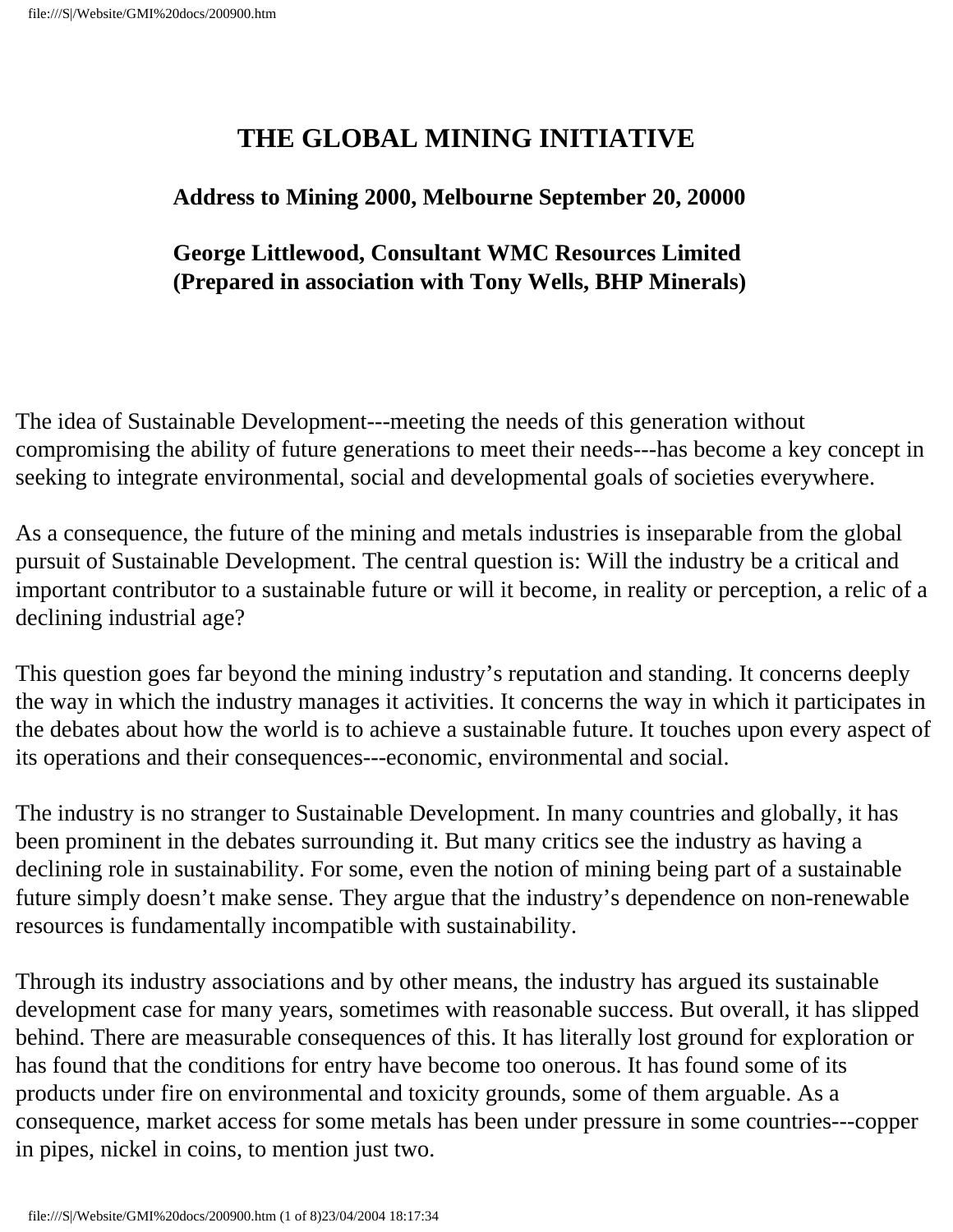Despite the economic benefits that mining and metals bring to societies, in both the developed and developing worlds, its environmental and social consequences---real and perceived---attract greater attention. Its very tangible technological accomplishments, which have delivered more efficient and clean extraction, production and use of metals, are usually overwhelmed by low tech images of massive holes in the ground.

Against this background the central questions grow even more pressing---what role is mining to play in the transition to a sustainable future? How is that to be debated and decided? How can the industry better contribute to the debate?

It was these issues which gave birth to the Global Mining Initiative (the GMI) and, more particularly, a major study of mining and sustainability which is now underway--- to give it its full title "Mining, Minerals and Sustainable Development" (MMSD). I and my co-author Tony Wells of BHP Minerals want to outline to you today the key features of MMSD---how it started and what it is intends to do.

The GMI had its genesis in a meeting of several mining industry Chief Executives in London almost exactly two years ago. They agreed that the industry needed to rethink the way in which it was arguing its case. They also agreed that the inescapable context in which this task should be tackled was Sustainable Development. Other CEOs soon joined them in these conclusions.

Even more importantly, the CEOs recognised that success would be achieved only if a fresh approach was adopted. This needed to take the industry's position beyond normal advocacy through its industry associations. This did not represent any lack of confidence in the industry bodies. On the contrary, it was recognised by the CEOs that the associations were doing much good work. But they also concurred that the industry needed to marshals its resources more effectively and achieve greater coherence of purpose among the associations, especially at a global level.

The compelling challenges involved in launching the MMSD project were:

- How to build greater trust about the industry's intentions and actions in respect of Sustainable Development,
- How to create an open and transparent process of engagement and debate with the NGOs and international and national agencies concerned with mining's future,
- How to conduct an exercise which would be seen to be independent, rigorous and professional.
- How to ensure that the project led to needed change by the industry and others.

The CEOs agreed that meeting these challenges successfully meant placing an examination of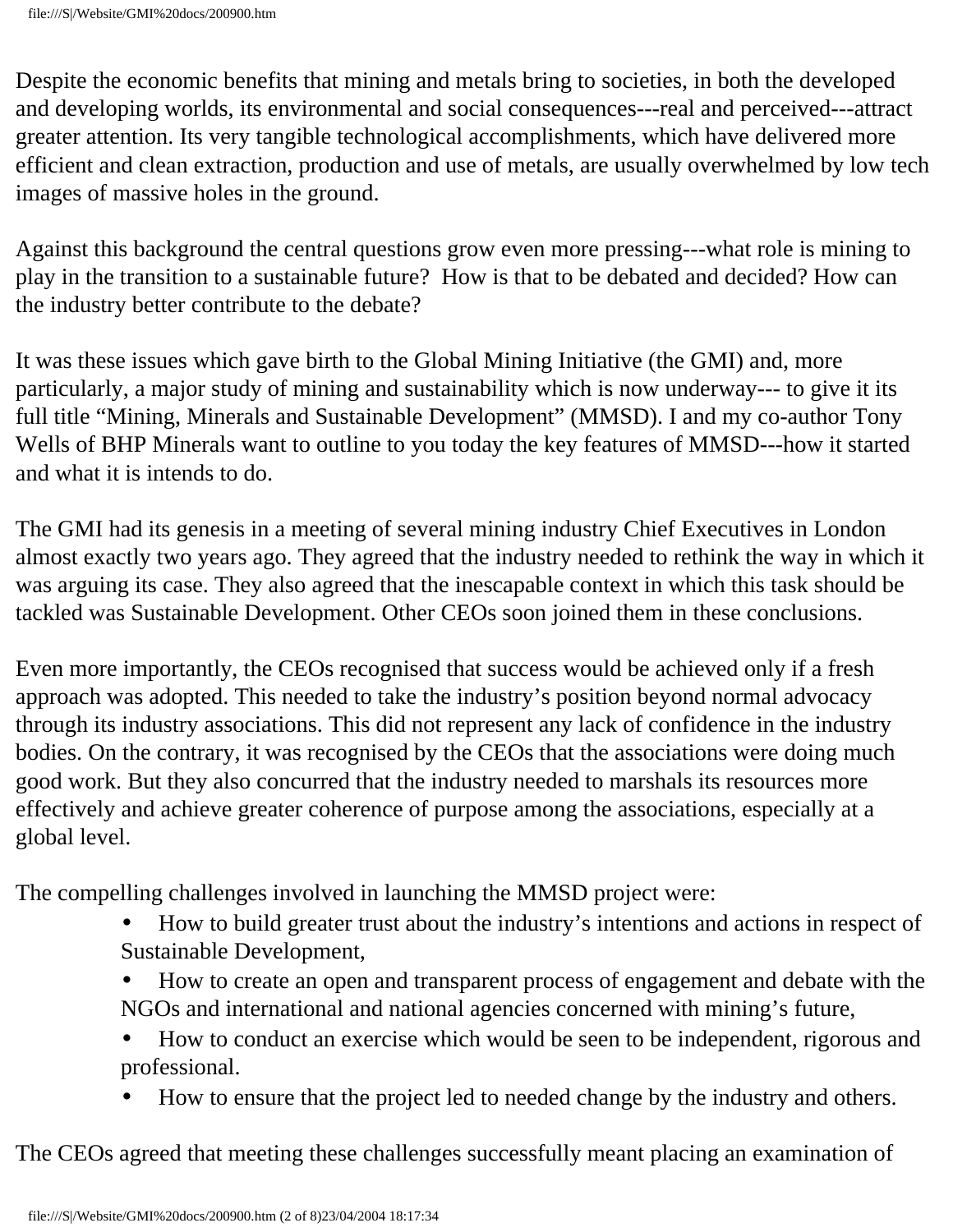mining's role in sustainability in the hands of people outside of the industry. Such a study could be initiated by the industry and largely funded by it. But its success depended on it not being run, or even being seen to be run, by the industry. The industry would need to be a full participant, but sitting alongside other stakeholders.

The MMSD project, now underway, is probably the most far-reaching, open and comprehensive process of scrutiny that the industry has been under---at least in an industry wide, globally organised sense.

Once the CEOs had decided that the MMSD should be run outside of the industry, two decisions followed. The first was to commission a feasibility study to flesh out the ideas.

This critical task was given to Richard Sandbrook, the then executive director of the London based NGO, the International Institute for Environment and Development. The IIED, over a quarter of a century, has successfully advised governments, donors and agencies on how to evaluate and manage projects with environmental, social and economic implications, particularly in the developing world.

Richard Sandbrook was one of the four co-founders of the Friends of the Earth. He has sat on numerous international committees concerned with sustainable development. He also conducted an international study of the pulp and paper industry and its role in sustainability. Sandbrook presented his feasibility study to the mining CEOs last October and his proposals were accepted.

The second decision was to ask the World Business Council for Sustainable Development (WBCSD) to act as the agent for the sponsors of the study. Many will be aware of the WBCSD and the positive reputation it has achieved in international forums in advancing the role of business in Sustainable Development. It represents more than 120 global corporations, only a fraction of which are mining companies.

The WBCSD's tasks were:

- Firstly, to form a sponsorship committee, with representatives of all sponsors, both industry and non-industry;
- Secondly, with advice, to convene the "Assurance Group" a distinguished body of about 20 individuals with international reputations in environment, social and economic areas. This body would act as a peer review group and thereby offer evidence of the project's independence and integrity,
- Thirdly, to appoint someone to co-ordinate the study, and
- Fourthly, to oversee the broad administrative aspects of the project for the sponsors.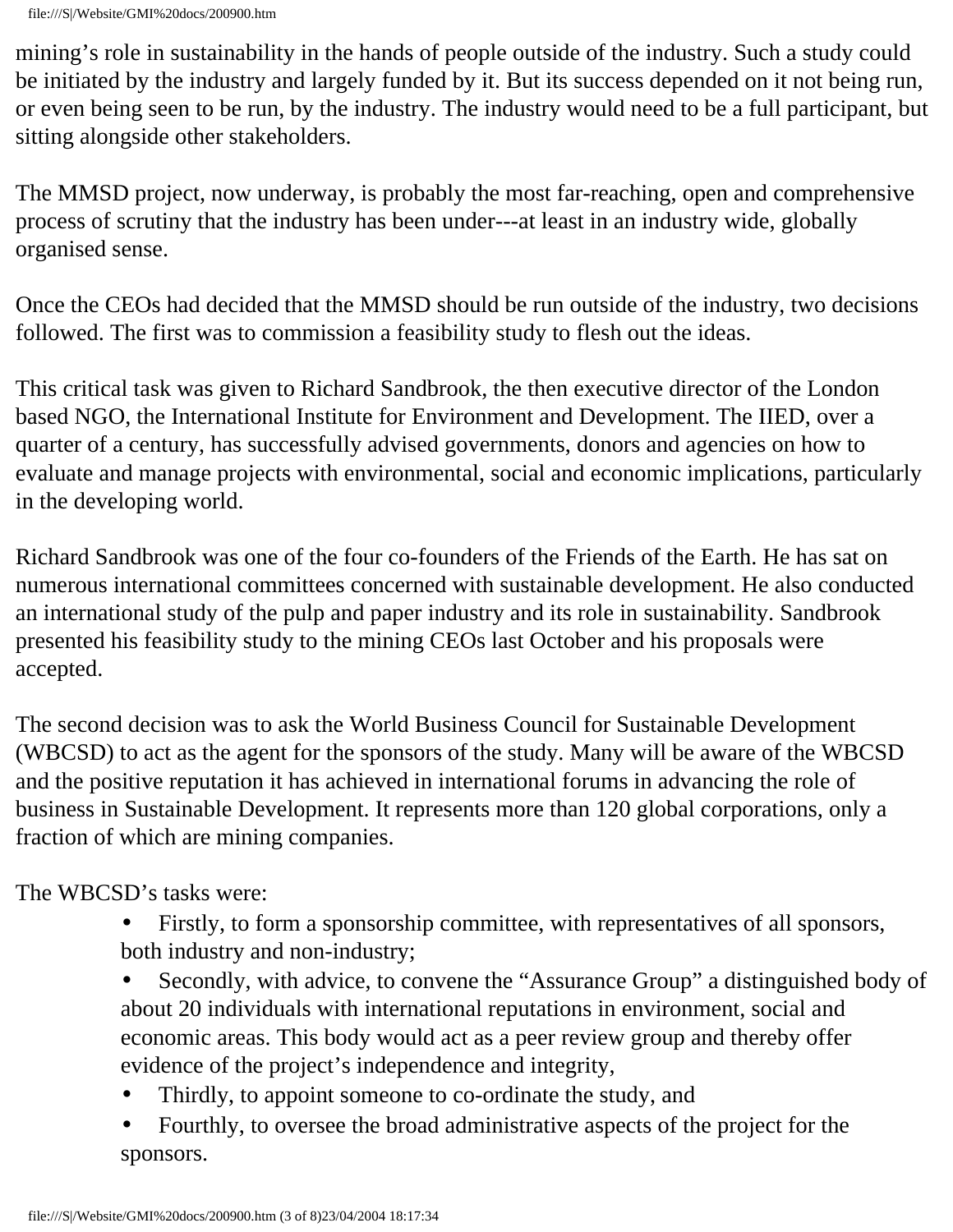file:///S|/Website/GMI%20docs/200900.htm

Richard Sandbrook was appointed by the WBCSD as Project Co-Ordinator. In turn, he recommended the appointment of Luke Danielson as Project Director. Luke Danielson has worked for universities, governments and agencies on environmental and social issues in the mining industry in North and South America. He has now gathered together a small, professional team based in London, to undertake the MMSD study. This team works within the IIED structure which was appointed as the lead work group.

Once the feasibility study was completed, the original group of nine CEOs invited other mining industry companies to join as sponsors of the MMSD study. About 20 have now done so, representative of virtually every commodity and every major mining region of the world. The sponsors include Rio Tinto, whose Chairman Sir Robert Wilson chairs the CEOs Group, Anglo American, Billiton, Noranda, Placer, Codelco, Phelps Dodge, Newmont, BHP and WMC. So much for the mechanics. While they are critically important in ensuring that the study is at arms length from the industry, what is even more important is the set of principles on which the MMSD study is based.

In his feasibility study Richard Sandbrook identified a number critical bottlenecks which had to be cleared if the MMSD study was to succeed. These included:

- a lack of trust between the industry, governments and society at large;
- the absence of a clear vision about the contribution which mining could make to sustainability;
- confusion about boundaries of responsibilities, and
- the need to translate sustainable development principles into operational standards and benchmarks for communities, consumers, companies and countries.

To address these and related issues, he recommended several guiding principles. These included:

- The importance of taking a long term strategic approach,
- Adopting a global perspective which recognised issues of concern to both the developed and developing worlds, and
- Ensuring that the study was action oriented so that it would become an engine for change, not just a talking shop.

Equally importantly, he emphasised the need for the study to be inclusive so that the full range of representative stakeholders could be involved in its design, governance and implementation. Coupled with this was the requirement that the study should be driven by the highest professional standards of analysis, consultation and communications.

These principles were endorsed. They entailed some interesting---and in some cases-- challenging propositions for the industry. For example, the industry could easily draw up a list of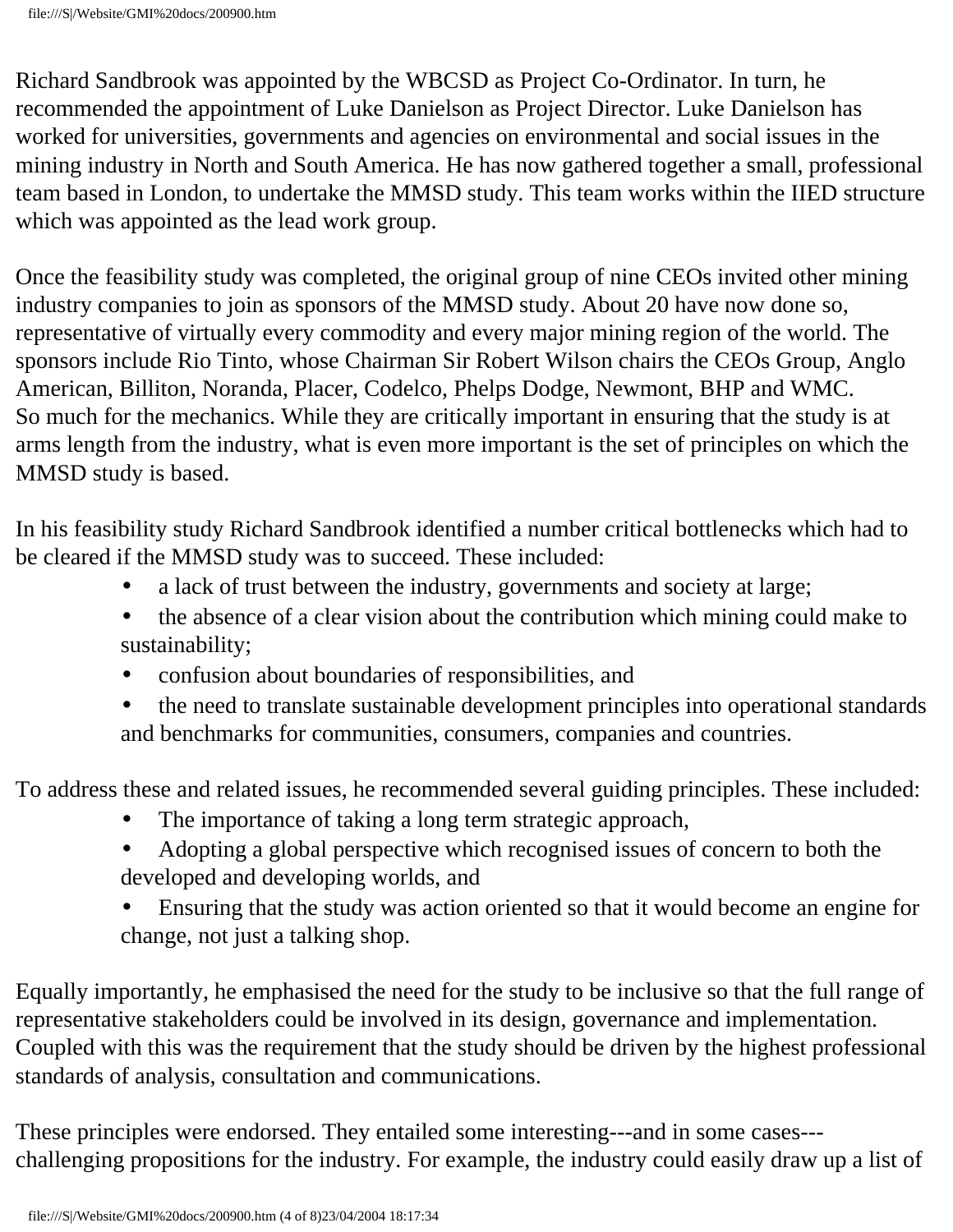issues of importance to it, but what about other stakeholders and their lists? Those lists would undoubtedly include waste disposal in rivers and oceans, the fair sharing of economic benefits, greenhouse, concerns about toxicity of some metals, the vexed question of "no go" areas, human rights, learning from poor (as well as good) industry case studies and so on. Everything needed to be on the table. The industry sponsors accepted this.

Of course, the MMSD team will have to make decisions on what can be addressed and with what priority, given the time and resources available. Of course it will need to make these decisions through consultation with all of the stakeholders. But decisions nonetheless will be required.

A further example concerns the quite reasonable expectation of stakeholders outside of the industry that their participation will help drive change. Some NGOs are asking already why they should spend precious time and effort on the study without evidence that their views will be heard and acted upon.

This position is respected. There is no point in seeking to build trust through an extensive exercise of analysis and engagement with stakeholders unless it is aimed at achieving needed change. To help accomplish this, the study is designed to deliver thoughtful analysis of the key issues. Inevitably the results will reflect sometimes differing stakeholder perspectives and sometimes conflicting responsibilities as between governments, the industry and civil society institutions. The study will seek to identify those things which merit action and lay out the paths which might be followed to achieve it. Without that approach, the exercise is doomed to failure.

Beyond these challenges lies a more prosaic but nonetheless equally real challenge---how to managed the MMSD study, given its enormous scope, its global reach and its complex and controversial subject matter, within a finite period and within reasonable, but ultimately finite, resources?

The finite life is by design, not accident, for several reasons. Firstly the sponsors want outcomes from the study by mid 2002, the year that will mark the 10<sup>th</sup> anniversary of the Rio Earth Summit, which was pivotal to institutionalising Sustainable Development. During 2002 many events will be held to discuss progress in pursuing Sustainable Development.

To contribute to these events, the GMI is organising a conference on Mining and Sustainability in Toronto in mid 2002. This will provide a venue for discussing the study outcomes and proposals to carry its work forward. It is planned that a wide range of stakeholders will be present, particularly from the developing world.

There is another reason for the finite life of the study. If the study is to drive needed change, its outcomes must be firmly and permanently embedded in the industry. The study, and the GMI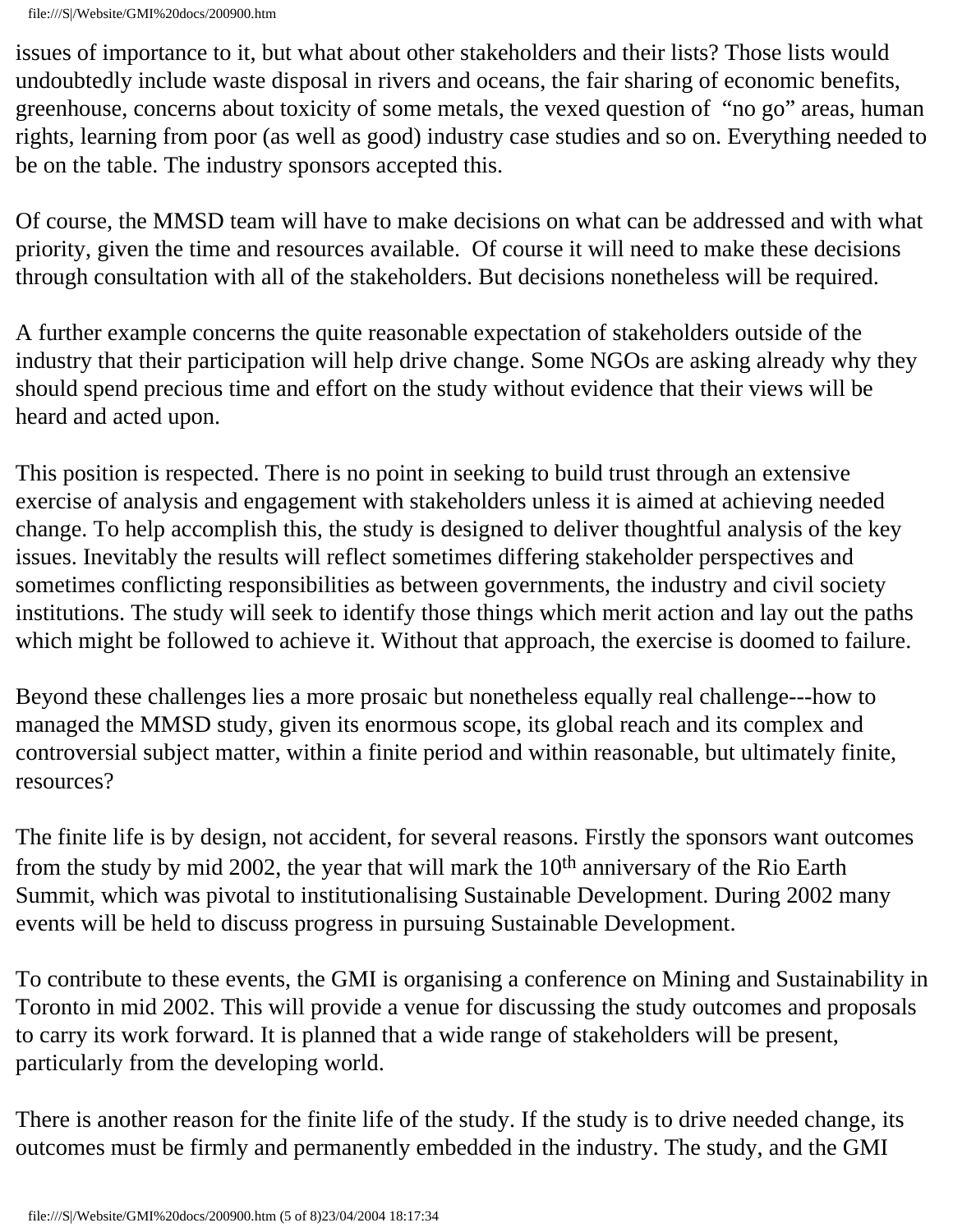which gave rise to it, will hopefully catalyze change. But neither are permanent entities, nor should they be.

Implementation will depend critically, but not solely, on the actions of individual companies and the industry as a whole, working through its representative bodies. Part of the GMI's work involves considering how best to organise and resource the industry's associations so that they can play an important role in carrying forward the work of the study.

The decision that the MMSD study's life will expire in mid 2002 has raised concerns from some stakeholders that it will be impossible for it to do all the things expected of it in the available time. To some extent, this understandable concern misses the point. The MMSD could not address all of the issues everywhere, even if it had twice the time and twice the money.

Its central purpose is to analyse the issues so that others, including the industry, can deal with them over time. MMSD will aim to complete all that it can by mid 2002 but it will also recommend ways of pursuing issues still not completely resolved when its life comes to an end. This will be a very important part of its legacy.

There are several ways in which MMSD is organising itself to undertake its huge task. Firstly, it is acting on the environmental principle of thinking globally and acting locally. Much of MMSD's work will be done on a regional basis, particularly in those parts of the world where mining and its environmental, social and economic consequences are important. Australia is one of those regions.

Organising in this way is driven not simply by the need for a division of labour, but also to ensure that regional and local issues are taken properly into account. The issues for the industry and its stakeholders in Europe, for example, are vastly different to those in parts of the developing world. In some regions questions surrounding the sharing of the economic benefits of mining at national and local levels are critical. In other areas, the management of environmental impacts and the use of metals loom large.

Trying to deal with these issues in a global, abstracted way, rather than grounded in the regions, would be likely to miss many important points. It would also run the risk of producing vague outcomes, not specific proposals.

Of course there will also be topics that merit attention at the global level. These may include issues surrounding the financing of the industry and, among other things, associated impacts on supply and demand. The role of technology in driving improved economic, social and environmental performance is a second potential example. Weaving together the regional and global issues is likely to enrich significantly the value of the study.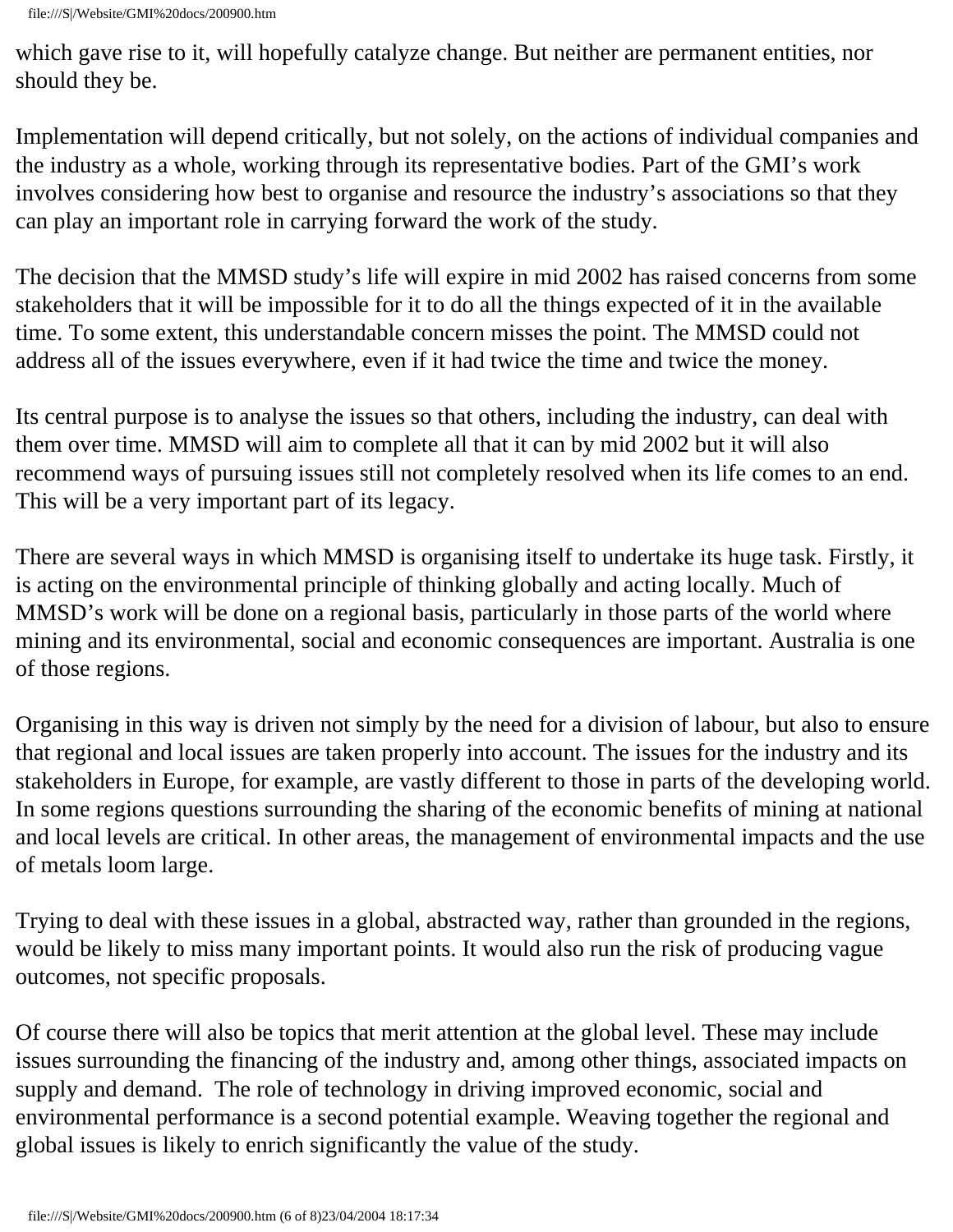The MMSD will avoid duplicating work that has been done already. It will seek to identify and organise existing information into a form which will help drive the debate forward. Of course the MMSD team may identify new research tasks which will require original work. But the main focus is likely to be more on analysis rather than on research.

It is also the intention of the MMSD team to sublet work to the many organisations and academic bodies which have long established credentials in mining and sustainability. It has already done so in Australia by commissioning the Minerals Division of the CSIRO to conduct a scoping study for the regional work in Australia.

Even using these approaches, the MMSD team still faces a daunting task, on which it will spend many millions of dollars over the next two years. Countless hours will be spent on the necessity of interacting with literally hundreds of stakeholders all over the world. A continuous process of review, criticism and refinement of its work will also involve a major commitment of resources.

Only time will tell whether all this effort will prove to be worthwhile. But there can be little doubt that it is a task which should undertaken. The fact that around 30 major mining companies have backed it is evidence of the industry's awareness of the need.

Encouragingly, support for the Study goes beyond the industry. This has been demonstrated by strong signals that organisations outside of the industry are prepared to back it financially and in other ways. It is anticipated that around 40 percent of the resources needed to undertake the study will be found from non-mining industry sources. Sharing the ownership of the study and its outcomes in this way will be important to its success.

The MMSD team has recruited staff who will be dedicated to managing stakeholder relationships. This is aimed at ensuring that the representatives of civil society, particularly environmental and community aid NGOs, have the opportunity to play a full and important role.

While the study is not unprecedented it is unusual in its scope and intent. To be successful it must get beyond simple, adversarial positions and it must demonstrate qualities of thoroughness, professionalism and independence. Above all it will need to command respect from a wide range of stakeholders who may not agree with all of its conclusions but hopefully will agree that they have been arrived at through a rigorous, fair and transparent processes.

While the MMSD has lofty aims, they are surely justified. Debates will be endless around the extent to which mining and minerals contribute to economic well being. But few would argue the fundamental proposition that mining has some role in a sustainable future. How it plays that role is unquestionably the subject of legitimate analysis and debate.